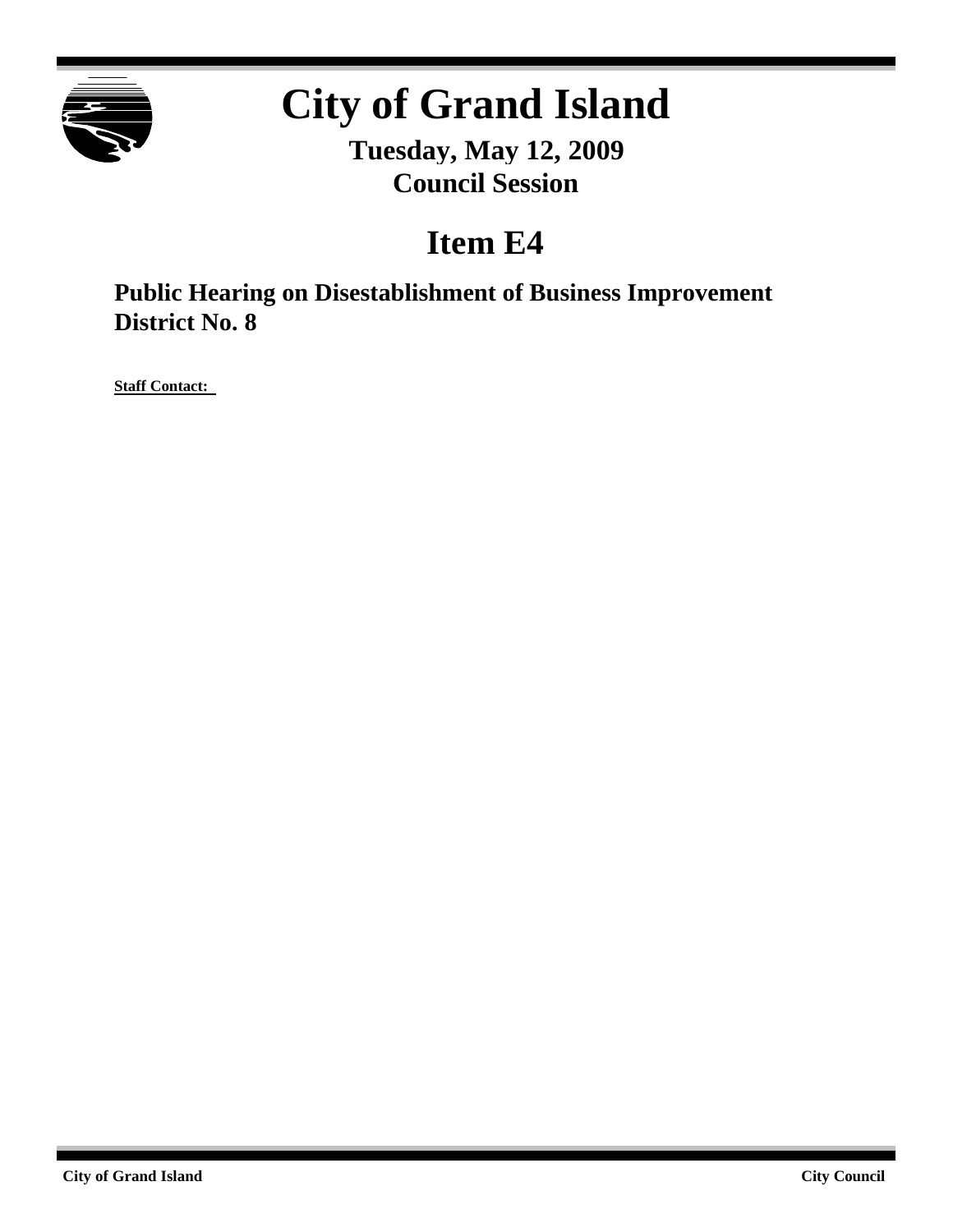# **Council Agenda Memo**

| From:           | Jeff Pederson, City Administrator                       |
|-----------------|---------------------------------------------------------|
| <b>Meeting:</b> | May 12, 2009                                            |
| Subject:        | Disestablishment of Business Improvement District No. 8 |
| Item $\#$ 's:   | $E-4 & E-3$                                             |
| $Presenter(s):$ | Jeff Pederson, City Administrator                       |

#### **Background**

On April 14, 2009, the City Council passed Resolution No. 2009-90 which set May 12, 2009 as the date for a Public Hearing on the issue of disestablishment of Business Improvement District No. 8. Some written evidence (documents) has been received, and will be brought forward at the Hearing.

#### **Discussion**

The City Council is now at the stage in the process where evidence is received at a public hearing regarding whether or not to disestablish Business Improvement District No. 8. State law requires that the Council hear all protests and receive evidence for or against disestablishment. Prior to closing the hearing, Council must rule upon all written protests. This merely means that Council should determine if the protests are validly signed by someone who owns property within the boundaries of the District. If the owners of more than 50% of the assessable units communicate in writing that they do not want the district to be disestablished, you will not even consider the ordinance to disestablish and the district will continue.

Under every other scenario, the outcome is at the discretion of the governing body. You may disestablish the district or not depending on what you feel is in the best interests of those involved based on the evidence presented during the hearing. Although the hearing was set by a resolution of intent to disestablish the district, neither state law nor city code explicitly states that there is any presumption that you will act one way or another. If there are not enough protests to automatically stop the process, you may decide to introduce the ordinance to disestablish so that you may have a discussion about whether or not to disestablish. A vote for the ordinance would end the district. A vote against the ordinance would allow the district to continue. You also have the option of not